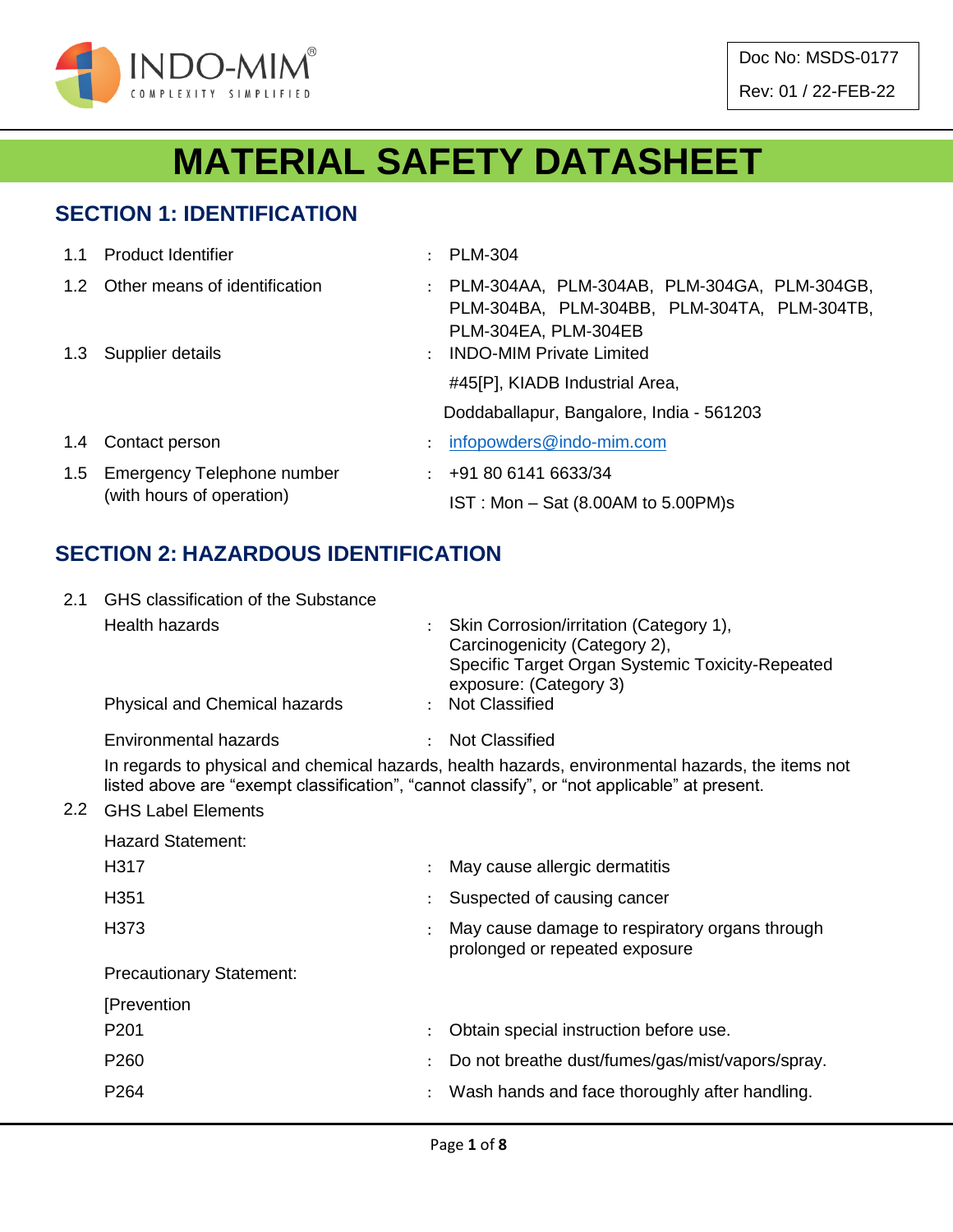

| P <sub>272</sub>                                                                                                                                                                                                                                                                                                                                                                                                                                                                           | $\ddot{\phantom{0}}$ | Contaminated work clothing should not be allowed out<br>Of the workplace.                               |
|--------------------------------------------------------------------------------------------------------------------------------------------------------------------------------------------------------------------------------------------------------------------------------------------------------------------------------------------------------------------------------------------------------------------------------------------------------------------------------------------|----------------------|---------------------------------------------------------------------------------------------------------|
| P <sub>280</sub>                                                                                                                                                                                                                                                                                                                                                                                                                                                                           |                      | Wear protective gloves/protective clothing/eyes<br>protection/face protection.                          |
| [Emergency Response]                                                                                                                                                                                                                                                                                                                                                                                                                                                                       |                      |                                                                                                         |
| P308+P313                                                                                                                                                                                                                                                                                                                                                                                                                                                                                  | $\ddot{\phantom{a}}$ | If exposed or concerned, Get medical advice/attention.                                                  |
| P314                                                                                                                                                                                                                                                                                                                                                                                                                                                                                       | ٠                    | Get medical advice/attention if feel unwell.                                                            |
| P <sub>501</sub>                                                                                                                                                                                                                                                                                                                                                                                                                                                                           | ÷                    | To dispose of contents/container entrust it to a waste<br>service company admitted by local government. |
| $\blacksquare$ $\blacksquare$ $\blacksquare$ $\blacksquare$ $\blacksquare$ $\blacksquare$ $\blacksquare$ $\blacksquare$ $\blacksquare$ $\blacksquare$ $\blacksquare$ $\blacksquare$ $\blacksquare$ $\blacksquare$ $\blacksquare$ $\blacksquare$ $\blacksquare$ $\blacksquare$ $\blacksquare$ $\blacksquare$ $\blacksquare$ $\blacksquare$ $\blacksquare$ $\blacksquare$ $\blacksquare$ $\blacksquare$ $\blacksquare$ $\blacksquare$ $\blacksquare$ $\blacksquare$ $\blacksquare$ $\blacks$ |                      |                                                                                                         |

Fire Service Act

This special alloy powder has been confirmed and registered as non-hazardous by ignition test based on Fire service act No. 11 (Part 4 of Article 1 of cabinet Order No. 358). However, there is a possibility that fine particle dust would fire when it is touched.

#### **SECTION 3: COMPOSITION/INFORMATION ON INGREDIENTS**

| 3.1 | Substance/Mixture                                   | <b>Mixture</b>         |           |
|-----|-----------------------------------------------------|------------------------|-----------|
|     | <b>General Product Description</b>                  | <b>Metallic Powder</b> |           |
|     | Alias                                               | <b>Alloy Powder</b>    |           |
| 3.2 | Chemical Name, Percent and CAS#:<br><b>Elements</b> | %                      | CAS#      |
|     |                                                     |                        |           |
|     | <b>Nickel</b>                                       | $5 - 15$               | 7440-02-0 |
|     | Chromium                                            | $10 - 25$              | 7440-47-3 |
|     | Silicon                                             | < 1                    | 7440-21-3 |
|     | Manganese                                           | $\leq 3$               | 7439-96-5 |
|     | Iron                                                | >60                    | 7439-89-6 |
|     |                                                     |                        |           |

Any concentration shown as a range is to protect the confidentiality or is due to batch variation

|     | Class Reference Number in the Gazette List : Not Subject |               |               |                                           |
|-----|----------------------------------------------------------|---------------|---------------|-------------------------------------------|
|     | Impurities and Stabilizing Additives                     |               |               | : No Data                                 |
|     | Contribute to Classification                             |               |               |                                           |
|     | <b>Pollutant Release and Transfer Register</b>           |               | $\mathcal{L}$ | Not applicable                            |
|     | (PRTR)                                                   |               |               |                                           |
|     | Hazard Symbol                                            |               |               | $\therefore$ Not harmful                  |
| 3.3 | <b>Risk Phrases</b>                                      |               |               |                                           |
|     | R40                                                      | $\mathcal{L}$ |               | limited evidence of a carcinogenic effect |
|     | R43                                                      |               |               | May cause sensitization by skin contact   |
|     |                                                          |               |               |                                           |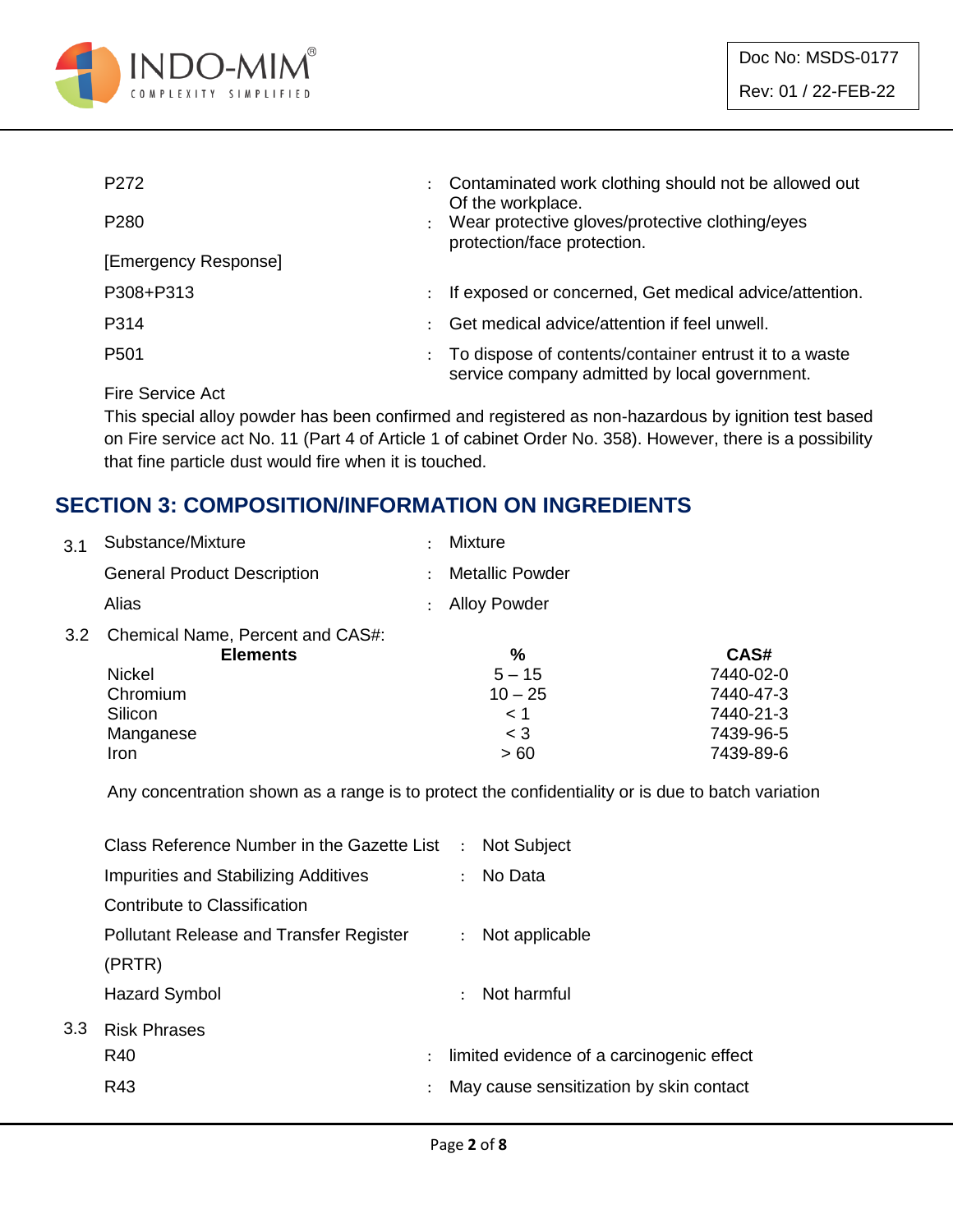

|     | R48/20                | $\ddot{\phantom{a}}$ | Harmful: danger of serious damage to health by<br>prolonged exposure through inhalation. |
|-----|-----------------------|----------------------|------------------------------------------------------------------------------------------|
| 3.4 | <b>Safety Phrases</b> |                      |                                                                                          |
|     | S <sub>16</sub>       |                      | Keep away from sources of ignition $-$ No smoking                                        |
|     | S7/9                  | ÷                    | Keep the container tightly closed and in a well-                                         |
|     |                       |                      | ventilated place                                                                         |
|     | S36/37/39             | $\ddot{\phantom{a}}$ | Wear suitable protective clothing, gloves and eye/face                                   |
|     |                       |                      | protection                                                                               |

### **SECTION 4: FIRST AID MEASURES**

| 4.1 | Inhalation                           |                      | If inhaled, remove to fresh air.<br>Get medical advice/attention if feeling well. |
|-----|--------------------------------------|----------------------|-----------------------------------------------------------------------------------|
|     | 4.2 Skin Contact                     | $\ddot{\phantom{0}}$ | Immediately remove contaminated clothing and shoes.                               |
|     |                                      |                      | Wash with soap and plenty of water.                                               |
|     |                                      |                      | If irritation develops and persists, get medical attention.                       |
|     | 4.3 Eye Contact                      | $\mathcal{L}$        | Flush eyes with plenty of water for at least 15 minutes.                          |
|     |                                      |                      | If irritation develops and persists, get medical attention.                       |
| 4.4 | Ingestion                            |                      | Immediately rinse mouth. Get medical aid immediately.                             |
| 4.5 | Anticipated Acute & Tardive symptoms | $\mathcal{L}$        | Allergy Symptoms.                                                                 |
| 4.6 | Most important Signs and Symptoms    | $\mathcal{L}$        | No data is currently available.                                                   |
| 4.7 | Protection for first-aid             |                      | Wear protective equipment's according to the situation.                           |
| 4.8 | Important notes for Doctor           |                      | No data is currently available.                                                   |

#### **SECTION 5: FIRE FIGHTING MEASURES**

|     | 5.1 Suitable Extinguishing Media                                       | $\mathcal{L}$ | Dry sand, limestone powder, dry powder and special<br>powder against the metal powder.                                                                                                                                         |
|-----|------------------------------------------------------------------------|---------------|--------------------------------------------------------------------------------------------------------------------------------------------------------------------------------------------------------------------------------|
|     | 5.2 Extinguishing media, which must not be<br>used for safety reasons: |               | water and carbon dioxide (CO2)                                                                                                                                                                                                 |
|     | 5.3 Specific Hazards                                                   |               | : Non-dangerous. Heavy metals may be released in<br>hazardous concentrations in the form of dust or fumes.<br>contamination fire extinguishing<br>Collect<br>water<br>separately. This must not be discharged into the drains. |
| 5.4 | <b>Special firefighting Procedures:</b>                                |               | : Using proper extinguishing media water may be<br>ineffective.                                                                                                                                                                |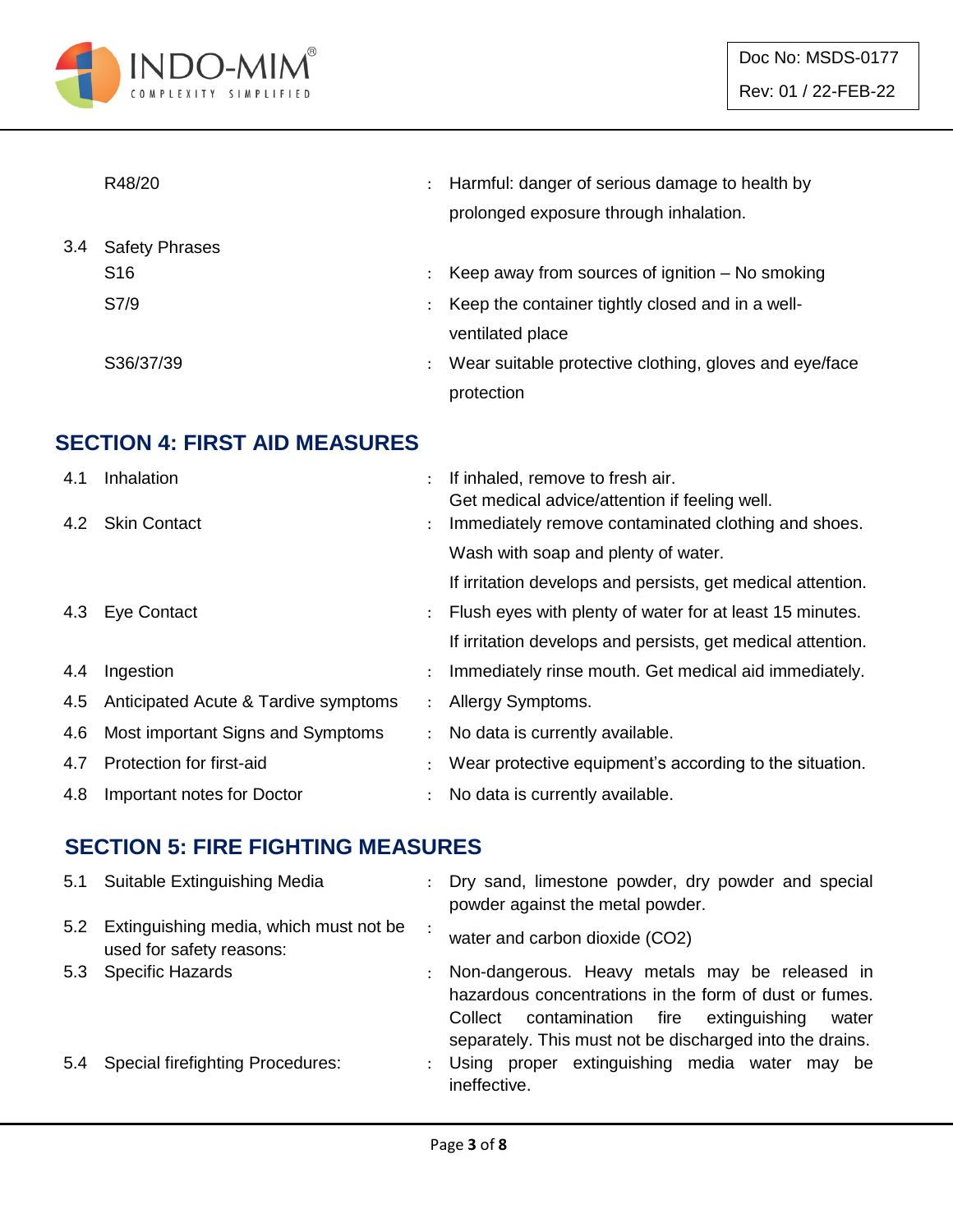

5.5 Protection for firefighting: : Firefighting always wears respiratory protection and protective clothing.

#### **SECTION 6: ACCIDENTAL RELEASE MEASURES**

| 6.1 | <b>Personal Precautions, Protective</b><br>equipment, And emergency measures | : Ensure adequate ventilation.<br>Used personal protective equipment. Avoid contact with<br>skin/eyes. Do not breathe vapors/dust. Remove all<br>ignition. Observe "8.<br>sources of<br>Exposure<br>controls/personal protection". |
|-----|------------------------------------------------------------------------------|------------------------------------------------------------------------------------------------------------------------------------------------------------------------------------------------------------------------------------|
|     | 6.2 Environmental Precaution                                                 | : Avoid runoff into sewers and drains.                                                                                                                                                                                             |
|     | 6.3 Collection and Neutralization                                            | : Vacuum or sweep-up spills. Containment and clean-up<br>discard collected spills in airtight containers.                                                                                                                          |
|     | 6.4 Equipment and Methods                                                    | : Prevention of secondary immediately eliminate all<br>sources of ignition                                                                                                                                                         |
| 6.5 | Disaster                                                                     | Prevent runoff into sewers and drains.                                                                                                                                                                                             |

### **SECTION 7: HANDLING AND STORAGE**

| 7.1 | Handling                    |                      |                                                                                                                                                                                                                                                                        |
|-----|-----------------------------|----------------------|------------------------------------------------------------------------------------------------------------------------------------------------------------------------------------------------------------------------------------------------------------------------|
|     | <b>Engineering controls</b> | $\ddot{\cdot}$       | Refer to "Engineering Controls" of "8. Exposure<br>controls/Personal Protection". Wear Proper Protective<br>equipment.                                                                                                                                                 |
|     | Exhaust                     |                      | Use adequate general and local exhaust ventilation to<br>maintain dust concentration levels as low as possible.                                                                                                                                                        |
|     | Precaution                  | $\ddot{\cdot}$       | The product should only be used in areas from which all<br>naked lights and other sources of ignition have been<br>excluded. Keep away from Heat or Flame. Pay<br>attention to fumes because they may ignite. Take<br>precautionary measures against static discharge. |
|     | Avoiding contact            | $\ddot{\phantom{a}}$ | Refer to "10. Stability and reactivity                                                                                                                                                                                                                                 |
| 7.2 | Storage                     |                      |                                                                                                                                                                                                                                                                        |
|     | <b>Engineering controls</b> | $\ddot{\phantom{a}}$ | The storage area must have a fireproof structure.<br>Prevent hazardous material penetrate into storage<br>area. Provide proper Equipment of lighting and<br>ventilation.                                                                                               |
|     | Incompatibilities           |                      | Refer to "10. Stability and Reactivity".                                                                                                                                                                                                                               |
|     | Storage conditions          |                      | Store in a dry, cool and well-ventilated area from heat,<br>sparks, open flames and all other sources of ignition.                                                                                                                                                     |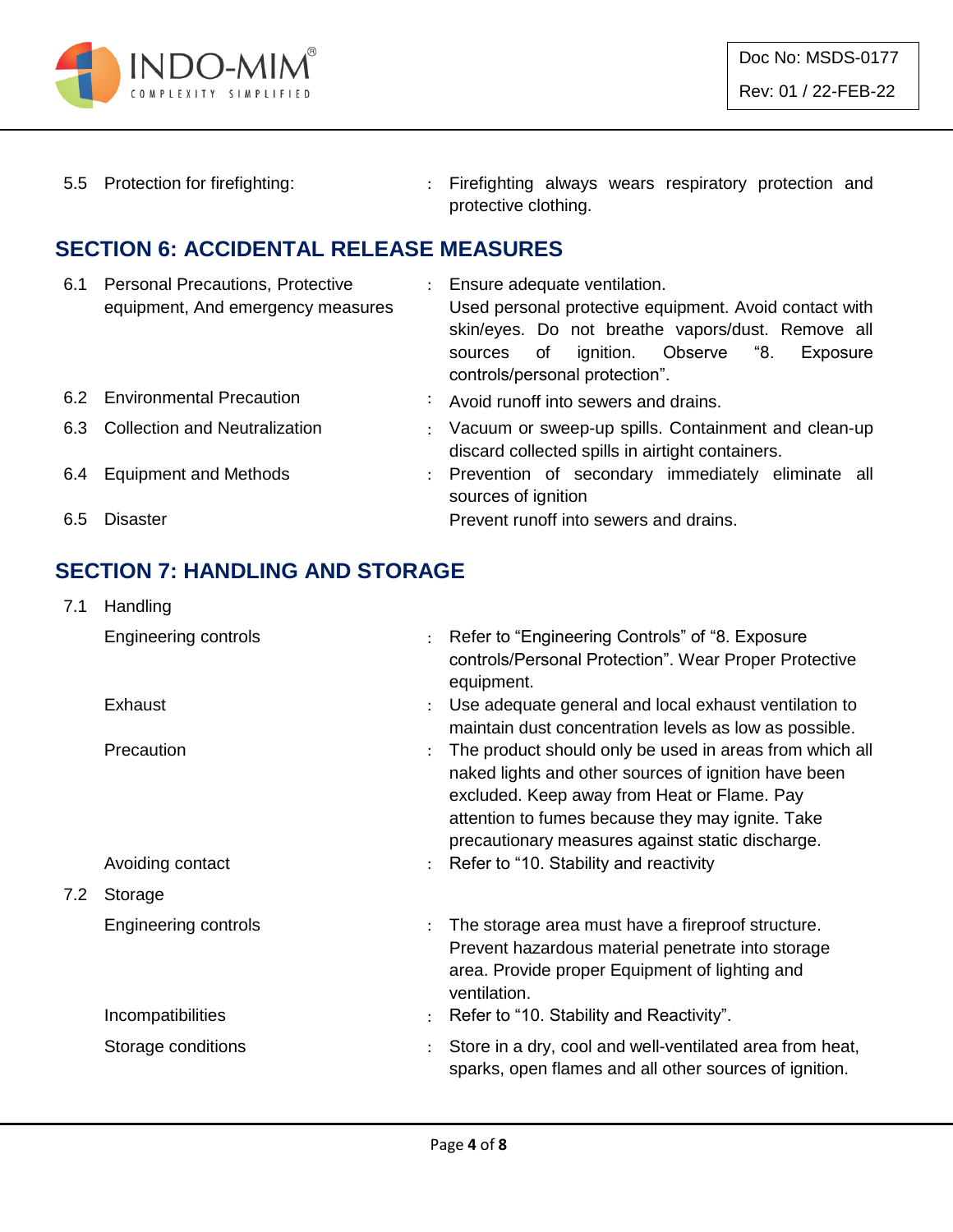

Packaging material **Packaging material in the material which not penetrate any hazardous** material for the container.

#### **SECTION 8: EXPOSURE CONTROLS/PERSONAL PROTECTION**

8.1 Control Concentration and working environment assessment criteria: No Data Exposure Limits:

|     | Mn                            | ÷                    | TLV-TWA: 0.2mg/m3 (ACGIH)                                                                  | $$ D           |
|-----|-------------------------------|----------------------|--------------------------------------------------------------------------------------------|----------------|
|     | Ni                            | $\ddot{\phantom{0}}$ | TLV-TWA: 1.5mg/m3 (ACGIH)(As inhalable<br>fraction)2B                                      |                |
|     | Cr                            |                      | TLV-TWA: 0.5mg/m3 (ACGIH)                                                                  | A4             |
|     | Mo                            | ÷                    | TLV-TWA: 3mg/m3 (ACGIH)                                                                    |                |
|     | Co                            |                      | TLV-TWA: 0.02mg/m3 (ACGIH)                                                                 | A <sub>3</sub> |
|     | D                             |                      | Not suspected as a human carcinogen                                                        |                |
|     | 2B                            |                      | Possible human carcinogen                                                                  |                |
|     | A <sub>4</sub>                |                      | Not classifiable as a human carcinogen                                                     |                |
|     | A <sub>3</sub>                |                      | Confirmed animal carcinogen with unknown relevance<br>to humans.                           |                |
|     | Engineering control:          |                      | Not required                                                                               |                |
| 8.2 | Protective equipment:         |                      |                                                                                            |                |
|     | <b>Respiratory Protection</b> |                      | In case ventilation is not adequate, wear a P2 filter<br>respirator for harmful particles. |                |
|     | <b>Hand Protection</b>        |                      | Wear rubber gloves to meet the regulation of "EU<br>Directive 89/689/EEC" and "EN 374".    |                |
|     | Eye Protection                |                      | Wear Safety goggles meet "EN 166".                                                         |                |
|     | Skin and Body Protection      |                      | Wear suitable clothing with long sleeves.                                                  |                |
|     | <b>Health measures</b>        |                      | Replace work clothing every day.                                                           |                |
|     |                               |                      |                                                                                            |                |

Provide an eyewash unit near the working area.

# **SECTION 9: PHYSICAL AND CHEMICAL PROPERTIES**

| Appearance           | : Silver-gray, Powder |
|----------------------|-----------------------|
| Odor                 | Odorless              |
| PН                   | Not applicable        |
| <b>Melting Point</b> | Not available         |
| <b>Boiling Point</b> | Not available         |
| <b>Flash Point</b>   | Not available         |
| Ignition Point       | Not available         |
|                      |                       |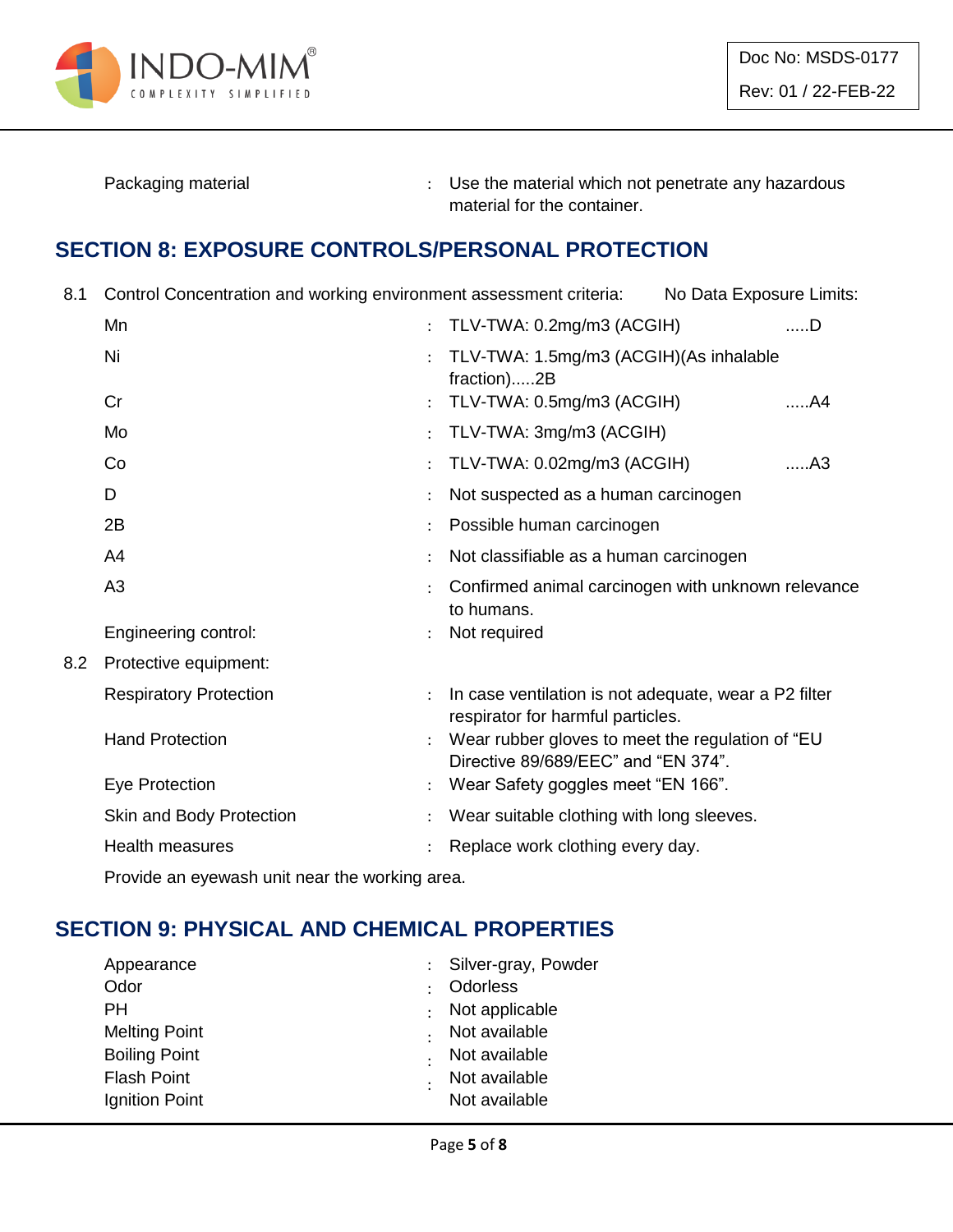

|   | Not available       |
|---|---------------------|
| ٠ | Not available       |
|   | $7.5 - 9.3$ (g/cm3) |
| ٠ | Insoluble           |
|   | Insoluble           |
|   | Not applicable      |
|   |                     |
|   | Not available       |
|   | Not available       |
|   | $0\frac{9}{6}$      |
| ٠ | Not available       |
|   | Not available       |
|   |                     |

#### **SECTION 10: STABILITY AND REACTIVITY**

| Stability<br><b>Hazardous Reactivity</b><br>Condition to avoid<br>Incompatibilities | Not available<br>Not available<br>$\cdot$ High-Temperature state in the dusty atmosphere<br>. Oxidizing agents (against Si). |
|-------------------------------------------------------------------------------------|------------------------------------------------------------------------------------------------------------------------------|
| Hazardous Decomposition products                                                    | No data in general use                                                                                                       |

#### **SECTION 11: TOXICOLOGICAL INFORMATION**

| Not available                                                 |                      |                                                                                                                    |
|---------------------------------------------------------------|----------------------|--------------------------------------------------------------------------------------------------------------------|
| <b>Acute Toxicity:</b>                                        |                      |                                                                                                                    |
| Fe: Rat Oral LD50= 30000mg/kg<br>Mn: Rat Oral LD50= 9000mg/kg |                      |                                                                                                                    |
| Rat Oral LD50= 9000mg/kg<br>Ni:                               |                      | (Particle size<1mm)                                                                                                |
| Rat Oral LD50= 3160mg/kg<br>Si:                               |                      |                                                                                                                    |
|                                                               |                      |                                                                                                                    |
| <b>Skin Corrosion/Irritation</b>                              |                      | <b>Mild Irritation</b>                                                                                             |
| Serious Eye danger/Eye Irritation                             |                      | The product is not classified as an eye irritant, however<br>high dust levels in the air may cause eye irritation. |
|                                                               |                      | Nickel: may result in allergic lung sensitization reactions                                                        |
| Respiratory/Skin Sensitizing Potential                        | $\ddot{\phantom{a}}$ | Nickel: Allergic skin sensitization reactions are the most<br>frequent effect of exposure.                         |
| Mutagenicity                                                  |                      | No information found                                                                                               |
| Carcinogenicity                                               |                      | H351: Suspected of causing cancer                                                                                  |
| Reproductive effects                                          | $\bullet$            | No information found                                                                                               |
| Specific target organ systemic Toxicity                       |                      | No information found                                                                                               |
|                                                               |                      |                                                                                                                    |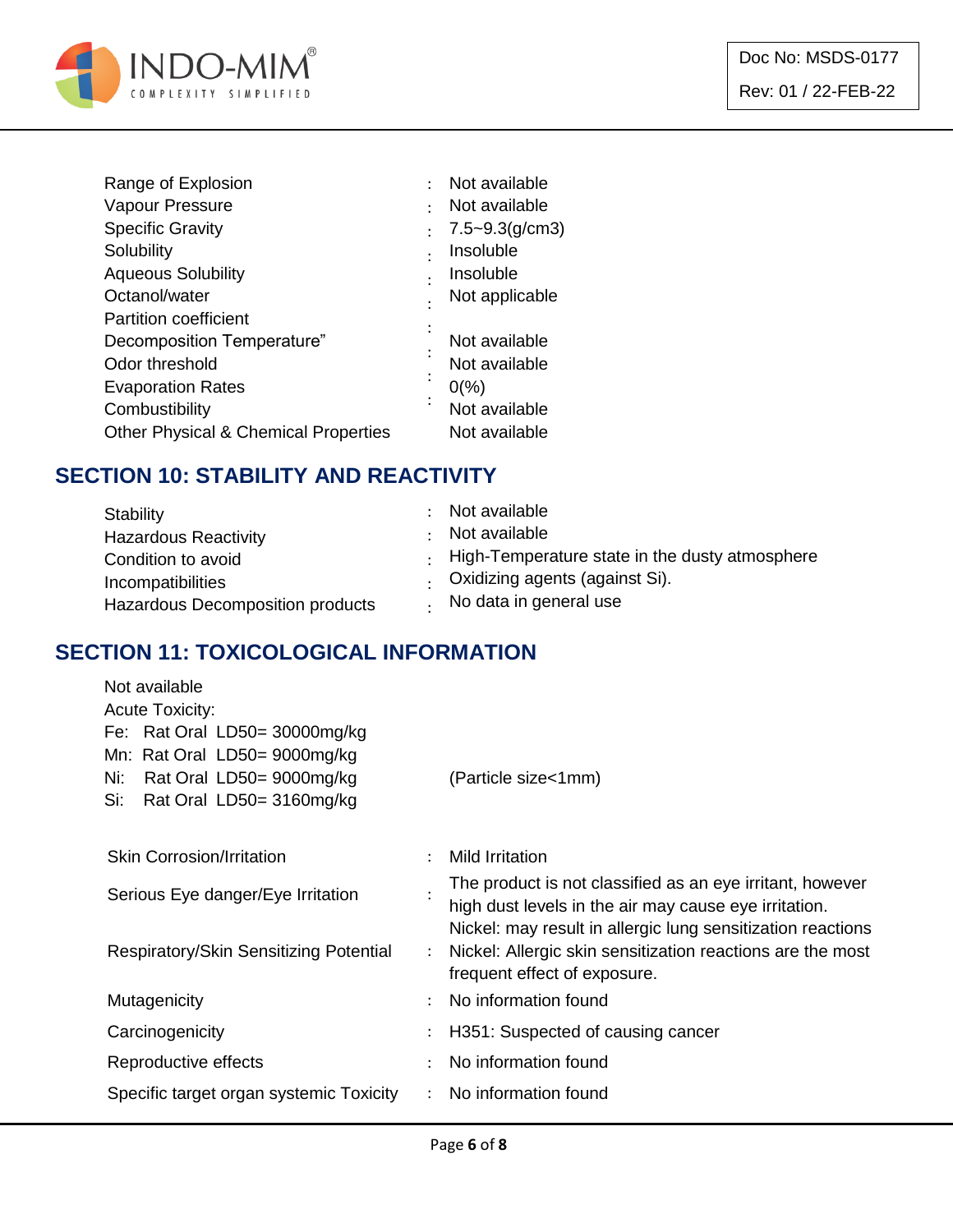

#### (Single Exposure)

| Specific target organ systemic Toxicity | H372: If inhaled, causes damage to the organ through |
|-----------------------------------------|------------------------------------------------------|
| (Repeated Exposure)                     | prolonged or repeated exposure                       |
| <b>Aspiratory Toxicity</b>              | : No information found                               |
| <b>Other Studies</b>                    | : No information found                               |

#### **SECTION 12: ECOLOGICAL INFORMATION**

| Ecotoxicity                             | : No information found       |
|-----------------------------------------|------------------------------|
| Environmental residue/ biodegradability | : No information found       |
| <b>Bioaccumulation</b>                  | $\cdot$ No information found |
| Mobility in Soil                        | No information found         |
| Other studies                           | . No information found       |

#### **SECTION 13: DISPOSAL CONSIDERATIONS**

| <b>Residual wastes</b> | Dispose of in accordance with local regulations. |
|------------------------|--------------------------------------------------|
| <b>Used Containers</b> | : Dispose of containers as scrap.                |

#### **SECTION 14: TRANSPORT INFORMATION**

| International regulation      | Not Regulated as per IATA         |
|-------------------------------|-----------------------------------|
| Domestic regulation           | . Not Regulated as per IATA       |
| Special safety measures       |                                   |
| Emergency response guide book | : Not Regulated as per IATA       |
| number                        | $\cdot$ Not Regulated as per IATA |

#### **SECTION 15: REGULATOR INFORMATION**

Chemical Substances Control Law

PRTP (Pollutant Release and Transfer Register)

Fire Service Act No.11 (Part 4 of Article 1 of Cabinet Order No. 358)

#### **SECTION 16: ADDITIONAL INFORMATION**

References : Ministry of Economy, Trade and Industry: GHS **Guidance** Advanced Information Centre of Safety and Health: Directive 67/548/EEC